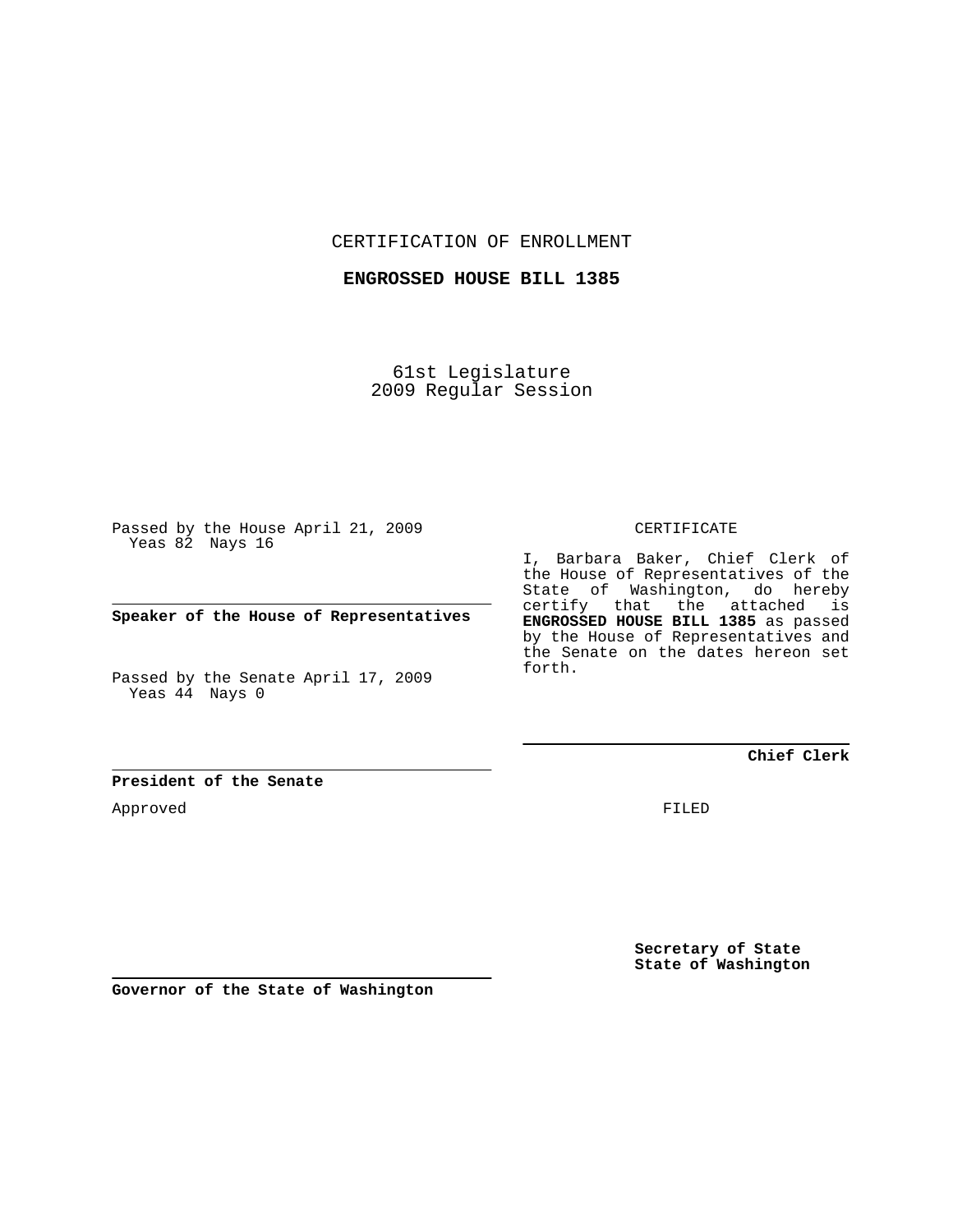## **ENGROSSED HOUSE BILL 1385** \_\_\_\_\_\_\_\_\_\_\_\_\_\_\_\_\_\_\_\_\_\_\_\_\_\_\_\_\_\_\_\_\_\_\_\_\_\_\_\_\_\_\_\_\_

\_\_\_\_\_\_\_\_\_\_\_\_\_\_\_\_\_\_\_\_\_\_\_\_\_\_\_\_\_\_\_\_\_\_\_\_\_\_\_\_\_\_\_\_\_

## AS AMENDED BY THE SENATE

Passed Legislature - 2009 Regular Session

## **State of Washington 61st Legislature 2009 Regular Session**

**By** Representatives Haler, VanDeWege, Kessler, Pearson, Takko, Klippert, Blake, Morrell, Dammeier, Warnick, Smith, and Johnson

Read first time 01/20/09. Referred to Committee on Public Safety & Emergency Preparedness.

 1 AN ACT Relating to sexual misconduct by school employees; and 2 amending RCW 9A.44.093 and 9A.44.096.

3 BE IT ENACTED BY THE LEGISLATURE OF THE STATE OF WASHINGTON:

 4 **Sec. 1.** RCW 9A.44.093 and 2005 c 262 s 2 are each amended to read 5 as follows:

 6 (1) A person is guilty of sexual misconduct with a minor in the 7 first degree when: (a) The person has, or knowingly causes another 8 person under the age of eighteen to have, sexual intercourse with 9 another person who is at least sixteen years old but less than eighteen 10 years old and not married to the perpetrator, if the perpetrator is at 11 least sixty months older than the victim, is in a significant 12 relationship to the victim, and abuses a supervisory position within 13 that relationship in order to engage in or cause another person under 14 the age of eighteen to engage in sexual intercourse with the victim; 15 (b) the person is a school employee who has, or knowingly causes 16 another person under the age of eighteen to have, sexual intercourse 17 with ((a registered)) an enrolled student of the school who is at least 18 sixteen years old and not more than twenty-one years old and not 19 married to the employee, if the employee is at least sixty months older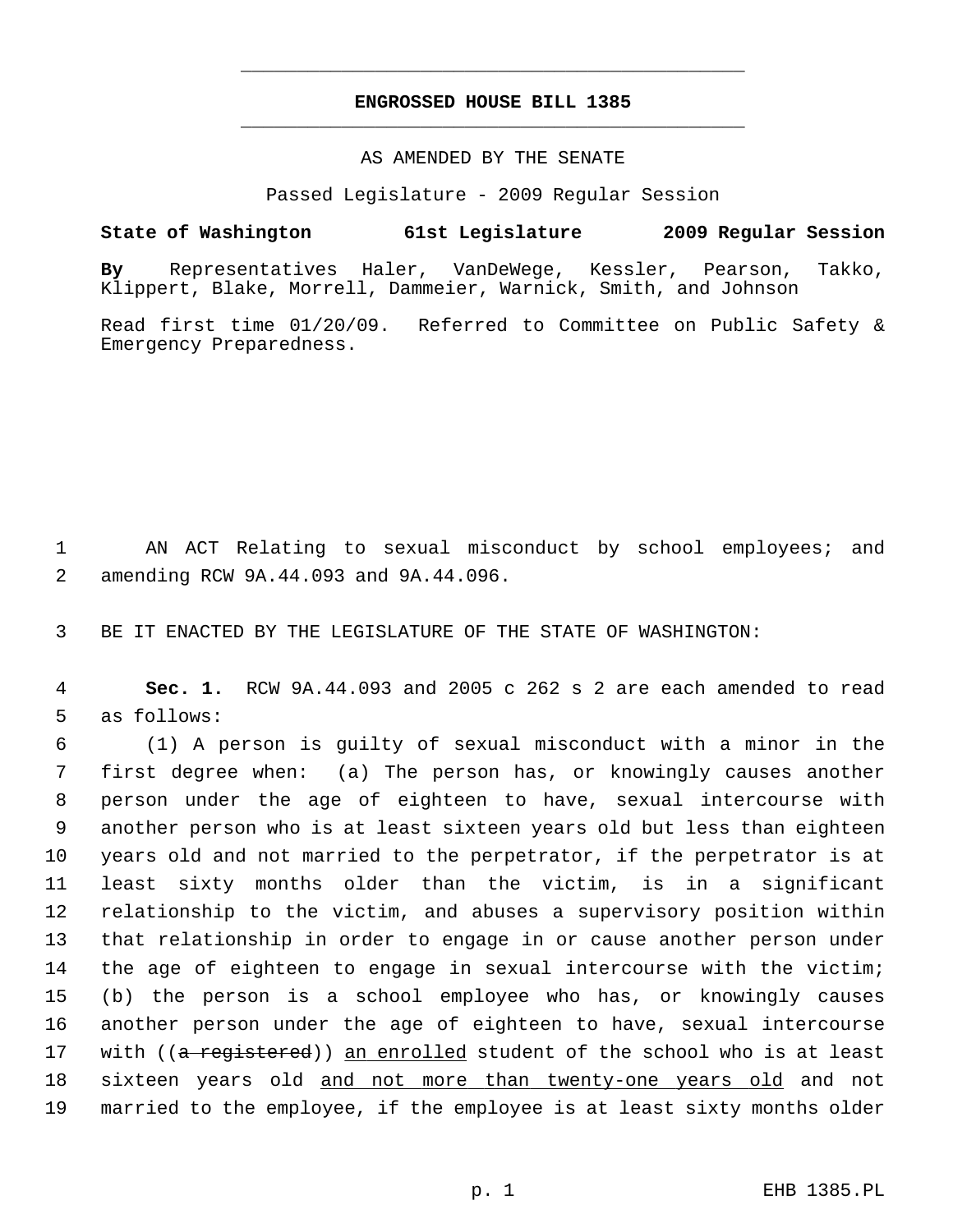1 than the student; or (c) the person is a foster parent who has, or 2 knowingly causes another person under the age of eighteen to have, 3 sexual intercourse with his or her foster child who is at least 4 sixteen.

 5 (2) Sexual misconduct with a minor in the first degree is a class 6 C felony.

7 (3) For the purposes of this section( $(-)$ ):

 (a) "Enrolled student" means any student enrolled at or attending a program hosted or sponsored by a common school as defined in RCW 28A.150.020, or a student enrolled at or attending a program hosted or sponsored by a private school under chapter 28A.195 RCW, or any person who receives home-based instruction under chapter 28A.200 RCW.

13 (b) "School employee" means an employee of a common school defined 14 in RCW 28A.150.020, or a grade kindergarten through twelve employee of 15 a private school under chapter 28A.195 RCW, who is not enrolled as a 16 student of the common school or private school.

17 **Sec. 2.** RCW 9A.44.096 and 2005 c 262 s 3 are each amended to read 18 as follows:

19 (1) A person is guilty of sexual misconduct with a minor in the 20 second degree when: (a) The person has, or knowingly causes another 21 person under the age of eighteen to have, sexual contact with another 22 person who is at least sixteen years old but less than eighteen years 23 old and not married to the perpetrator, if the perpetrator is at least 24 sixty months older than the victim, is in a significant relationship to 25 the victim, and abuses a supervisory position within that relationship 26 in order to engage in or cause another person under the age of eighteen 27 to engage in sexual contact with the victim; (b) the person is a school 28 employee who has, or knowingly causes another person under the age of 29 eighteen to have, sexual contact with ((a registered)) an enrolled 30 student of the school who is at least sixteen years old and not more 31 than twenty-one years old and not married to the employee, if the 32 employee is at least sixty months older than the student; or (c) the 33 person is a foster parent who has, or knowingly causes another person 34 under the age of eighteen to have, sexual contact with his or her 35 foster child who is at least sixteen.

36 (2) Sexual misconduct with a minor in the second degree is a gross 37 misdemeanor.